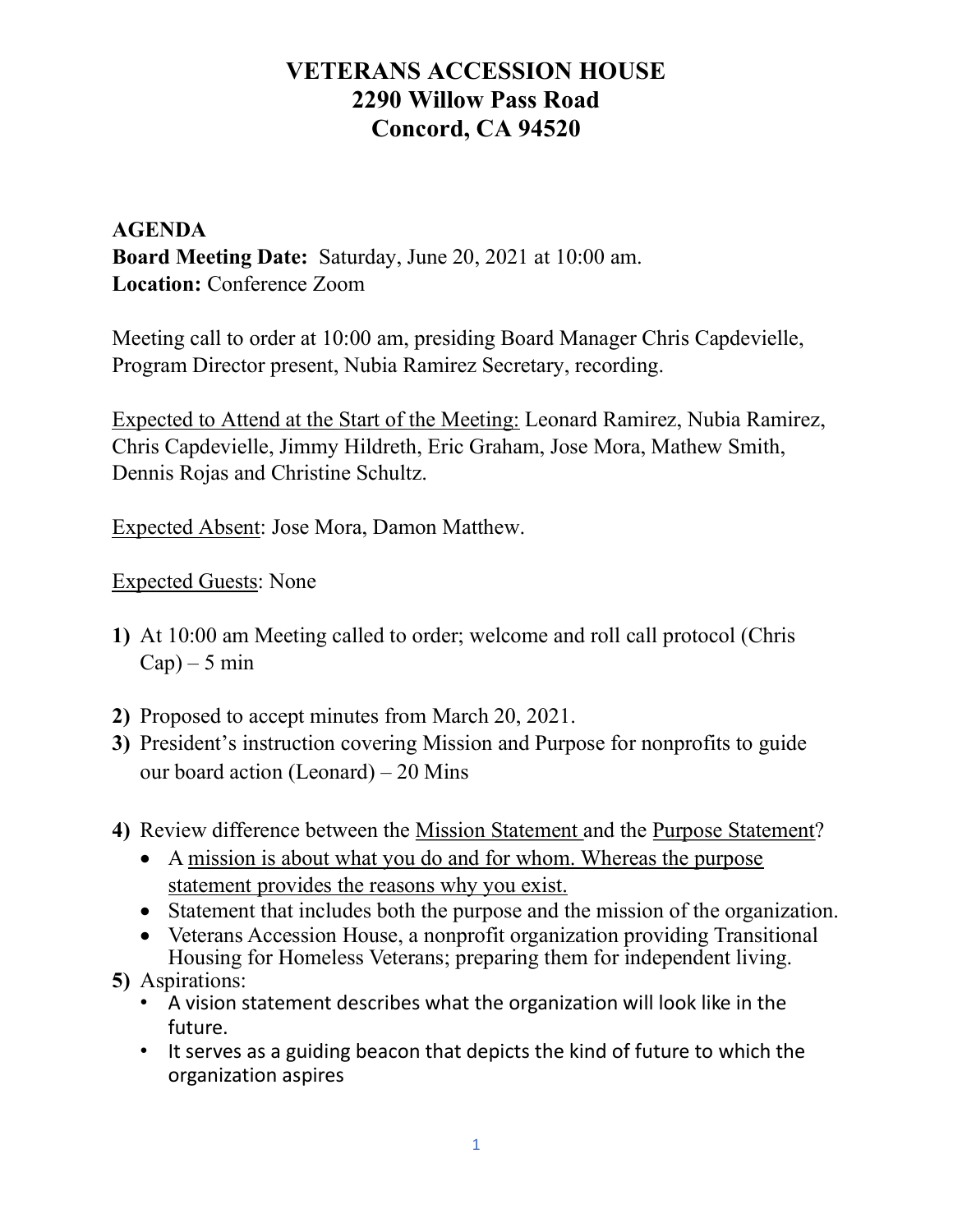#### 6) Vision

- To be the leading provider of effective treatment and care for Military and Veteran populations in the Transitional Housing Industry.
- To become a leading influence for the DOD, VA, Veteran service organizations and legislators related to the effective Transitional Housing programs.
- 7) VAH Purpose Statement:
	- Offer housing for Veterans experiencing homeless or at risk of homelessness.
	- Provide housing to our Veterans so they can focus on what is important to them.
	- Combine housing with supportive services, to encourage educational fulfillment, and to link their achievement to employment.
	- Help Student and Working Veterans to create stability, to sustain and make ready for permanent housing.

8) Short Term -Tier I (Chris)

- Pro-bono partners (criminal, service upgrades, family law, debt, immigration, Swords to Plowshares).
- Employment specialist (resume writing, LinkedIn, interview prep, VA Student Work Program)
- Potential for sourcing employment: Dennis Rojas VA CWT Voc Rehab Spec.
- Employment development department: Jim Blanton, Ca EDD.
- Health (VA) Need to re-engage and get contacts, physical therapy, mental health / counseling, group therapy
- Education (Grants, enrollment, GI-Bill assistance, applications, serviceconnected disability)
- Entertainment Vet Tix or other organization
- Fitness centers (YMCA, Planet Fitness, local gyms)
- Nutrition Food guidance, healthy, ease of access (County food bank).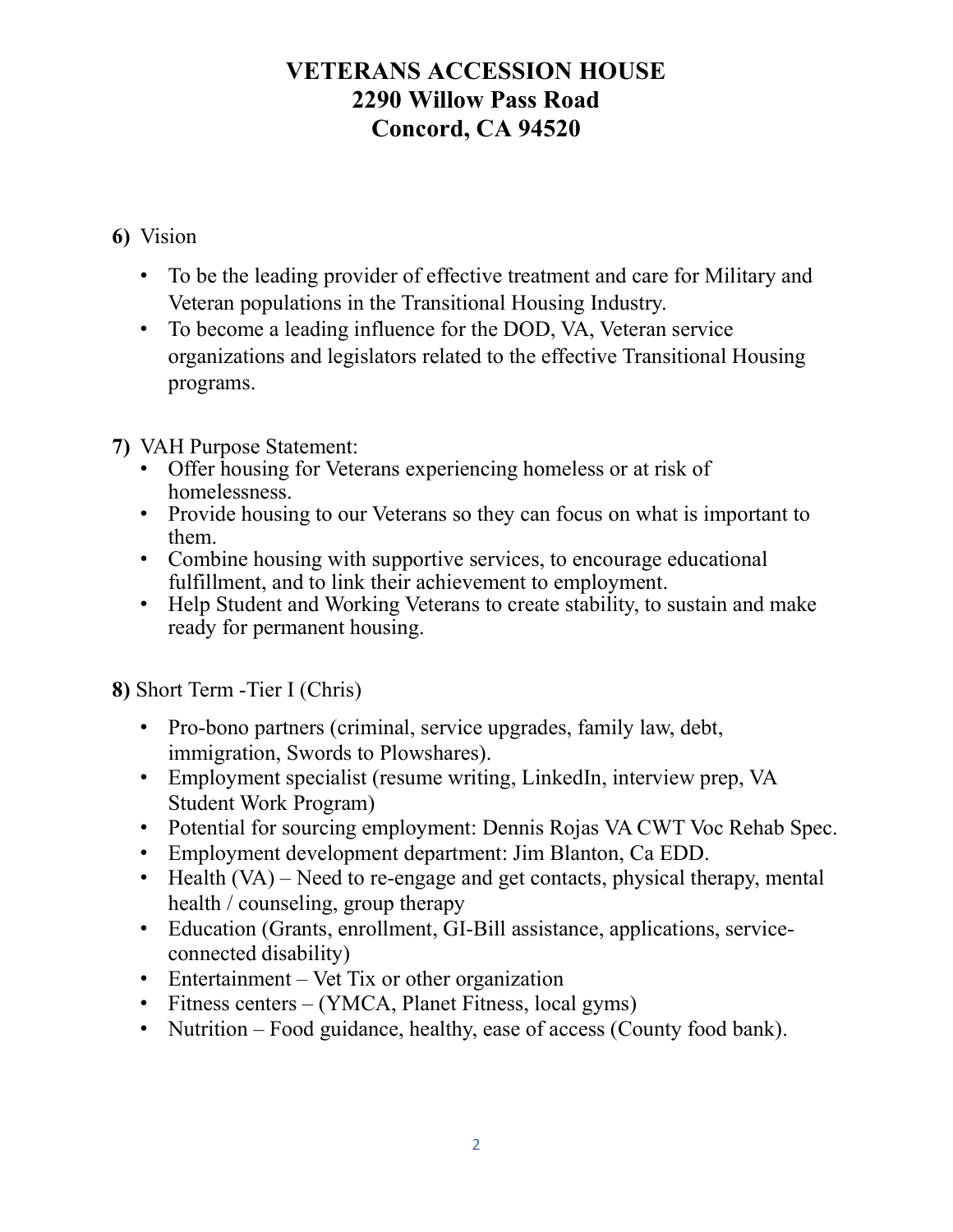- 8) Near Term Tier II (Nubia/ Chris)
	- VA Student Work Study program.
	- The Community Development Block Grant (CDBG) program
	- CSUEB Student work program with emphasis in Fund Raising and other critical program components.
	- Grant claims specifics: Lease Van to assist with assisted transportation, day trips, camping, VetTixs.
	- Keller Canyon Mitigation Fund Notification of Award.
	- California Relief Grant.
	- Influence College District Policy on Veteran Care
	- Impact local Congressional leaders to influence policy on "Transitioning" Veterans."
- 9) Far Term Tier III (Leonard)
	- California Housing and Community Development Grant for Transitional Housing (See attached Notice).
	- Land or Real Property, to construct or rehabilitate.
	- Pittsburg corner property
- 10) Treasury Report: (Nubia)
	- a. Accountant Cindy  $YU$  all monthly payrolls continue to calculate employee EDD and IRS deductions.
	- b. VAH bank account balance has been reconciled using Turbo Tax allowing for accurate monthly spreadsheets.
	- c. See attached Excel Spreadsheets for balances
- 11) Operational Update (Leonard)
	- a. VAH has partnered with Local Employment Development Department to plan for a near-time multi-house coalition for developing a Veterans Resource Group.
	- b. Antioch W 5<sup>th</sup> St location on schedule and planned inspection and clearance for program use by late July.
	- c. In discussion with City of Concord for possible land lease for support of Housing and Community Development funding.